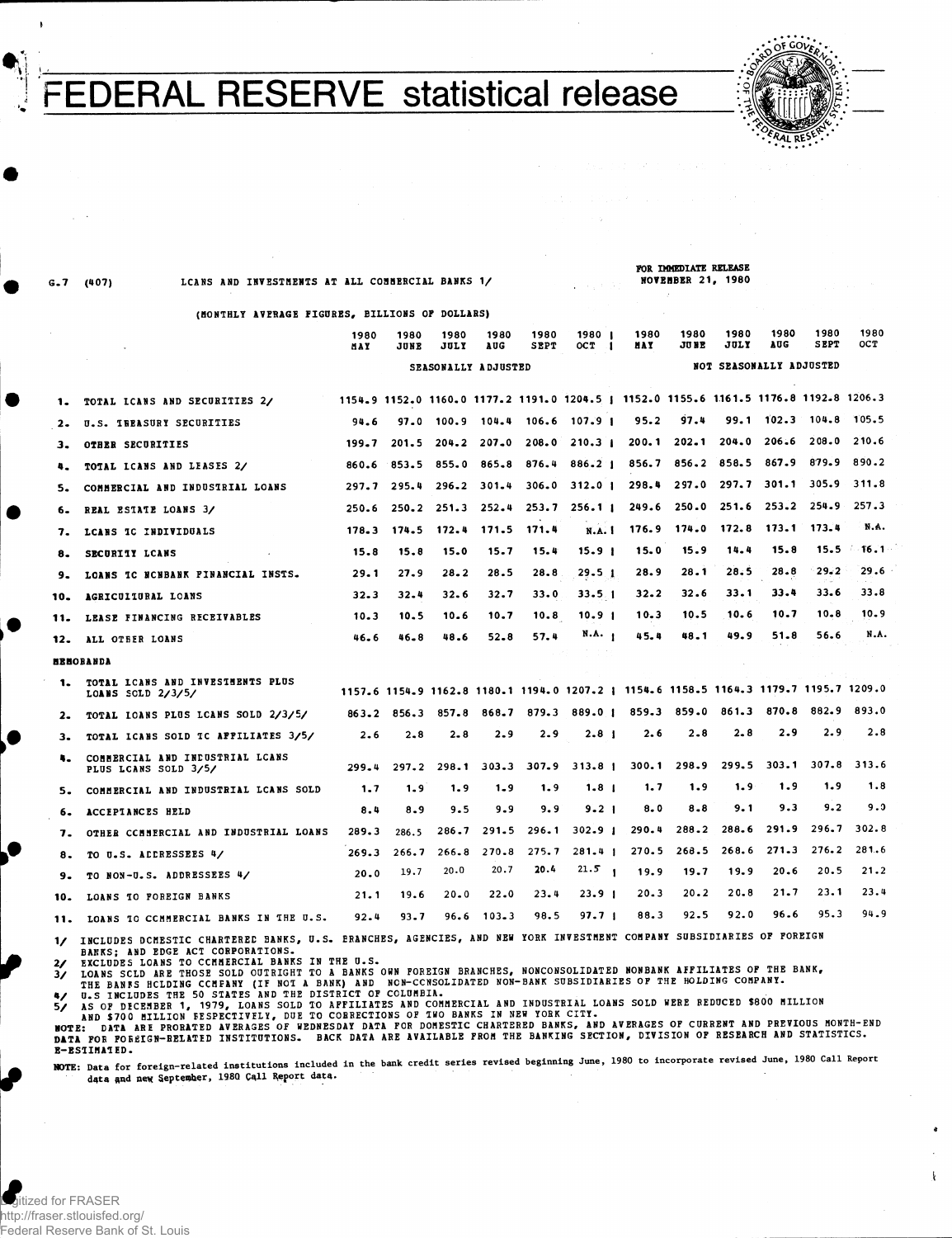## G.7 (407)A LOANS AND INVESTMENTS AT DOMESTICALLY CHARTERED COMMERCIAL BANKS

**NOVEMBER 21, 1980** 

|       | (AVERAGES OF WEDNESDAY FIGURES, BILLIONS OF DOLLARS)    |                   |              |              |                        |              |                                                                                       |              |                   |                         |                    |                     |             |
|-------|---------------------------------------------------------|-------------------|--------------|--------------|------------------------|--------------|---------------------------------------------------------------------------------------|--------------|-------------------|-------------------------|--------------------|---------------------|-------------|
|       |                                                         | 1980<br>MAY       | 1980<br>JUNE | 1980<br>JULY | 1980<br><b>AUG</b>     | 1980<br>SEPT | 1980 1<br>OCT 1                                                                       | 1980<br>MAY. | 1980<br>JU NE     | 1980<br>JULY            | 1980<br><b>AUG</b> | 1980<br><b>SEPT</b> | 1980<br>OCT |
|       |                                                         |                   |              |              | SEASONALLY ADJUSTED    |              | <b>College</b>                                                                        |              |                   | NOT SEASONALLY ADJUSTED |                    |                     |             |
|       | the state of the control of the season                  |                   |              |              |                        |              |                                                                                       |              |                   |                         |                    |                     |             |
| 1.    | TOTAL ICANS AND SECURITIES 2/                           |                   |              |              |                        |              | 1084.8 1083.1 1089.6 1102.9 1114.2 1127.5   1083.4 1086.5 1090.7 1103.6 1116.5 1129.4 |              |                   |                         |                    |                     |             |
| 2.    | U.S. TREASURY SECURITIES                                | 92.6              | 95.0         |              | $98.7$ $102.2$ $104.3$ |              | 105.5 1                                                                               | 93.3         | 95.4              | 96.9                    | 100.1              | 102.5               | 103.1       |
| 3.    | CIHER SECURITIES                                        | 198.2             | 200.0        | 202.7        | 205.5                  | 206.4        | $208 - 71$                                                                            | 198.6        | $200 - 6$         | 202.5                   | 205.0              | 206.4               | 208.9       |
| 4.    | TOTAL ICANS AND LEASES 2/                               | 793.9             |              |              | 788.1 788.2 795.3      |              | 803.5 813.3   791.5 790.5 791.3 798.5                                                 |              |                   |                         |                    | 807.5               | 817.3       |
| 5.    | COMMERCIAL AND INDUSTRIAL LOANS                         | 255.0             | 253.8        |              | $254.0$ $257.1$        | 261.5        | 266.7 <sub>1</sub>                                                                    |              | $256.0$ $255.6$   | 255.5                   | 257.1              | 261.5               | 266.4       |
| 6.    | REAL ESTATE LOANS                                       | 250.6             | 250.2        |              | $251.3$ $252.4$        | 253.7        | 256.11                                                                                |              | 249.6 250.0 251.6 |                         | 253.2              | 254.9               | 257.3       |
| 7.    | LOANS TO INCIVIDUALS                                    | 178.3             | 174.5        |              | 172.4 171.5 171.4      |              | N.A.                                                                                  |              | $176.9$ $174.0$   | 172.8                   | 173.1              | 173.4               | N.A.        |
| 8.    | SECURITY LCANS                                          | 14.7              | 14.9         | 14.0         | 14.6                   | 14.2         | 14.8 <sub>1</sub>                                                                     | 14.1         | 15.0              | 13.5                    | 14.8               | 14.4                | 15.0        |
| 9.    | LOANS TO NONBANK FINANICAL INSTS.                       | 28.3              | 27.0         | 27.0         | 27.3                   | 27.6         | $28-31$                                                                               | 28.2         | $27 - 2$          | 27.4                    | $27.7$ .           | 28.1                | 28.5        |
| 10.   | AGRICULTURAL LCANS                                      | 32.3              | $32 - 4$     | 32.6         | 32.7                   | $33 - 0$     | 33.5 <sub>1</sub>                                                                     | $32 - 2$     | 32.6              | 33.1                    | 33.4               | 33.6                | 33.8        |
| 11.   | LEASE FINANCING RECEIVABLES                             | $10 - 3$          | 10.5         | 10.6         | 10.7                   | 10.8         | 10.9 <sub>1</sub>                                                                     | $10 - 3$     | $10 - 5$          | 10.6                    | 10.7               | 10.8                | 10.9        |
|       | 12. ALL OTEER LOANS                                     | 24.3              | 24.7         | 26.2         | 28.9                   | 31.3         | N.A. 1                                                                                | 24.3         | $25 - 6$          | 27.0                    | 28.6               | $30 - 8$            | N.A.        |
|       | MENOFANCA                                               | $\sim 10^{-12}$ . |              |              |                        |              |                                                                                       |              | $\sim 10^{-1}$    |                         |                    |                     |             |
| 1.    | TOIAL ICANS AND INVESTMENTS<br>PLUS LCANS SOLD 2/3/5/   |                   |              |              |                        |              | 1087.4 1085.9 1092.4 1105.8 1117.1 1130.3   1086.1 1089.3 1093.5 1106.6 1119.4 1132.1 |              |                   |                         |                    |                     |             |
| $2 -$ | TOTAL ICANS PLUS LCANS SOLD 2/3/5/                      | 796.5             | 790.9        |              | 791.0 798.2            | 806.4        | 816.01                                                                                |              | $794.1$ $793.3$   | 794.1                   | 801.4              | 810.5               | 820.1       |
| з.    | TOTAL ICANS SOLD TO AFFILIATES 3/5/                     | 2.6               | $2 - 8$      | 2.8          | 2.9                    | 2.9          | 2.8 <sub>1</sub>                                                                      | 2.6          | 2.8               | 2.8                     | 2.9                | 2.9                 | 2.8         |
| 4.    | COMMERCIAL AND INDUSIRIAL LOANS<br>PLUS LCANS SOLD 3/5/ | 256.7             | 255.7        | 255.9        | 259.0                  | 263.4        | 268.5 <sub>1</sub>                                                                    |              | $257.8$ 257.5     | 257.4                   | $259 - 0$          | 263.4               | 268.2       |
| 5.    | COMMERCIAL AND INDUSTRIAL LOANS SOLD                    | 1.7               | 1.9          | 1.9          | 1.9                    | 1.9          | 1.8 <sub>1</sub>                                                                      | 1.7          | 1.9               | 1.9                     | 1.9                | 1.9                 | 1.8         |
| 6.    | ACCEPTANCES HELD                                        | 148<br>$5 - 2$    | 5.4          | 5.6          | 5.8                    | 5.5          | 4.41                                                                                  | 4.8          | $5 - 2$           | 5.1                     | 5.0                | 4.7                 | 4.4         |
| 7.    | OTHER COMMERCIAL AND INDUSTRIAL LOANS                   | 249.8             | 248.4        | 248.4        | 251.2                  | 256.0        | $262 - 21$                                                                            |              | $251.2$ $250.4$   | 250.4                   | 252.1              | 256.8               | 262.0       |
| 8.    | TO. U.S. ADDRESSEES 4/                                  | 243.9             | 242.7        | 242.9        | 245.3                  |              | $250.0$ $255.6$ 1                                                                     | 245.4        | 244.7             | 244.8                   | 246.1              | 250.6               | 255.6       |
| 9.    | TO NON-U.S. ADDRESSEES 4/                               | 5.9               | 5.7          | $5 - 6$      | 5.9                    | 6.0          | 6.6 <sub>1</sub>                                                                      | 5.9          | 5.7               | 5.6                     | 6.0                | 6.2                 | 6.4         |
|       | 10. LOANS TO POREIGN BANKS                              | 7.5               | 7.1          | 7. 1         | $7 - 3$                | 7.7          | $8 - 31$                                                                              | 7.4          | 7.0               | 7.3                     | 7.4                | 7.9                 | 8.5         |

11. LOANS 10 CCMMERCIAL BANKS IN THE U.S. <del>-----</del> ----- ----- ----- ----- ----- | 68.1 73.0 72.3 74.6 73.9 74.2

1/ DOMESTICALLY CHARTERED EANKS ARE THOSE WITH BATIONAL OR STATE CHARTERS WHETHER POREIGN OWNED OR DOMESTICALLY CWNED.<br>2/ EXCLUDES LOANS TO CCMMERCIAL BANKS IN THE U.S.<br>3/ LOANS SOLD ARE THOSE SOLD OUTRIGHT TO A BANKS OWN